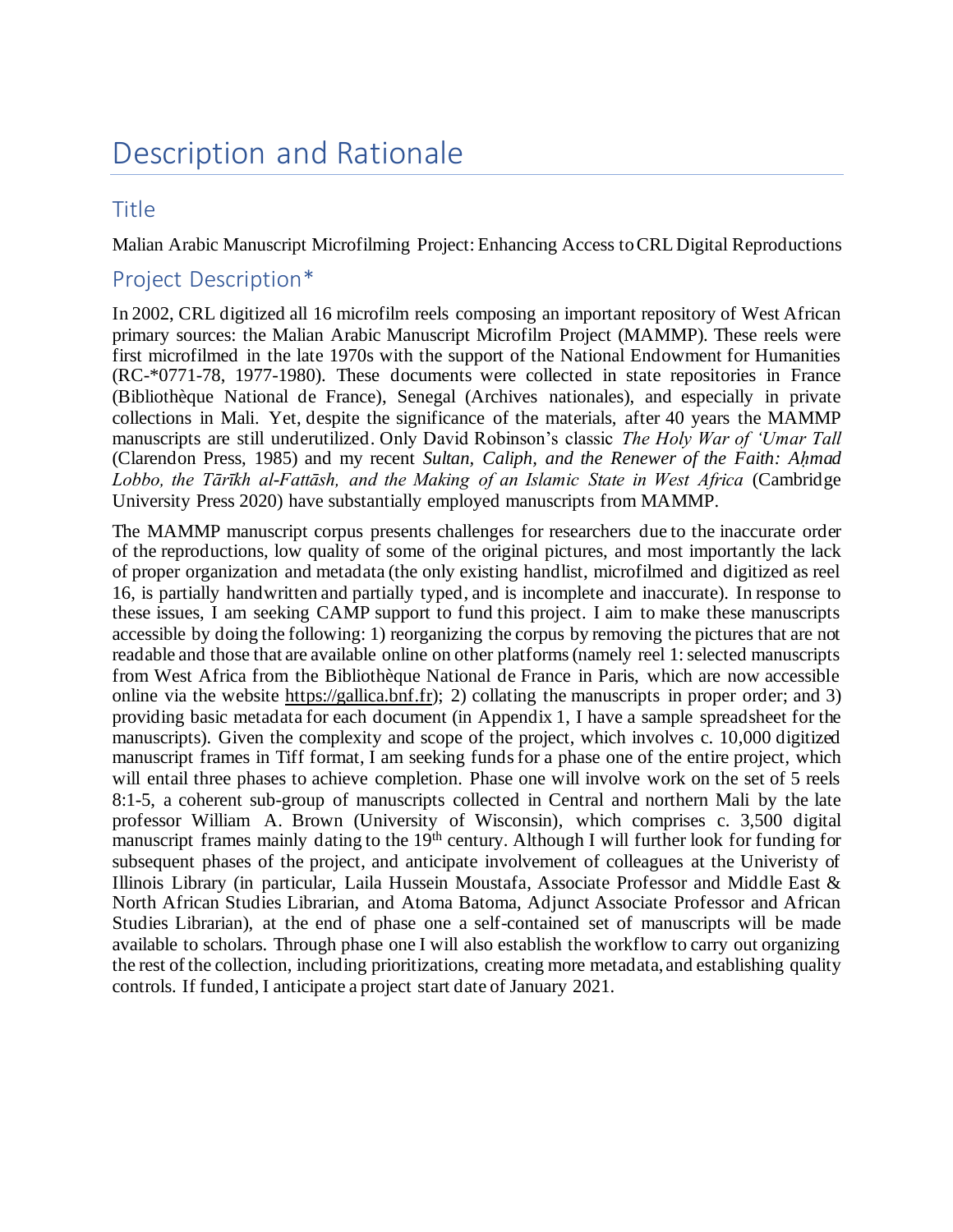# Reasons for Consideration\*

In his seminal work *The Invention of Africa*, philosopher Valentin Y. Mudimbe (1988) stresses that "Africanism," or discourse about Africa, is mainly based on the "Colonial Library." Indeed, the colonial archives, as well as oral sources collected by Western-trained academics, have formed the backbone of African Studies since it emerged as an academic discipline in the 1950s. However, the "Colonial Library" is not the only space of meaning in Africa. There is also what Ousmane O. Kane calls in his *Non-Europhone Intellectuals* (2012) the African "Islamic Library" comprising the literary and scholarly production of African Muslims writing in Arabic and in *'ajami* (African language written with the Arabic alphabet).

MAMMP is an essential part of that Islamic Library, comprising manuscripts that are an indispensable corpus of underexplored sources for the history of West Africa from the  $18<sup>th</sup>$  to the 20<sup>th</sup> century. As described above, the digitized manuscripts await proper organization and metadata. This project hence aims to further the previous intellectual efforts and economic investments of scholars and foundations (including CRL) by making these documents fully available. In so doing, Africanists, researchers in related fields, and public will have ready access to source materials that enable more accurate and inclusive scholarship.

Most of the MAMMP manuscripts come from northern and central Mali, a region that is practically inaccessible to scholars due to the chronic instability of the country, which started in 2012 with the Jihadist occupation of northern Mali and that has continued, most recently, with the August 2020 coup that dethroned former presided Ibrahim Boubakar Keita and led to the establishment of a military junta. Finally, the COVID-19 pandemic has further stressed the importance of remote access to vital primary sources such as the manuscripts contained in MAMMP.

### Authors

MAMMP contains hundreds of Arabic documents from a large number of authors, most of them unidentified in the existing handlist. While the proposed project will provide a full list of authors, my preliminary survey conducted in preparation of my book revealed prominent West African authors, among them:

'Uthmān b. Muḥammad Fodiye b. 'Uthmān b. Ṣāliḥ Fūdī (d. 1817)

Muḥammad Bello b. 'Uthmān b. Muḥammad Fodiye (d. 1837)

Aḥmad B. Muḥammad Būbū b. Abī Bakr b. Sa'īd al-Fulānī, known as Aḥmad Lobbo (d. 1845)

Nūḥ b. al-Ṭāhir al-Fulānī (d. 1857)

'Umar b. Sa'īd b. al-Mukhtār b. 'Alī b. al-Mukhtār, known as *al-ḥājj* 'Umar (d. 1864)

Aḥmad al-Bakkāy b. Muḥammad b. al-Mukhtār al-Kuntī (d. 1865)

#### Publishers

Yale University Library

#### Proposal Contributors

Mauro Nobili, Assistant Professor, University of Illinois at Urbana-Champaign (https://experts.illinois.edu/en/persons/mauro-nobili)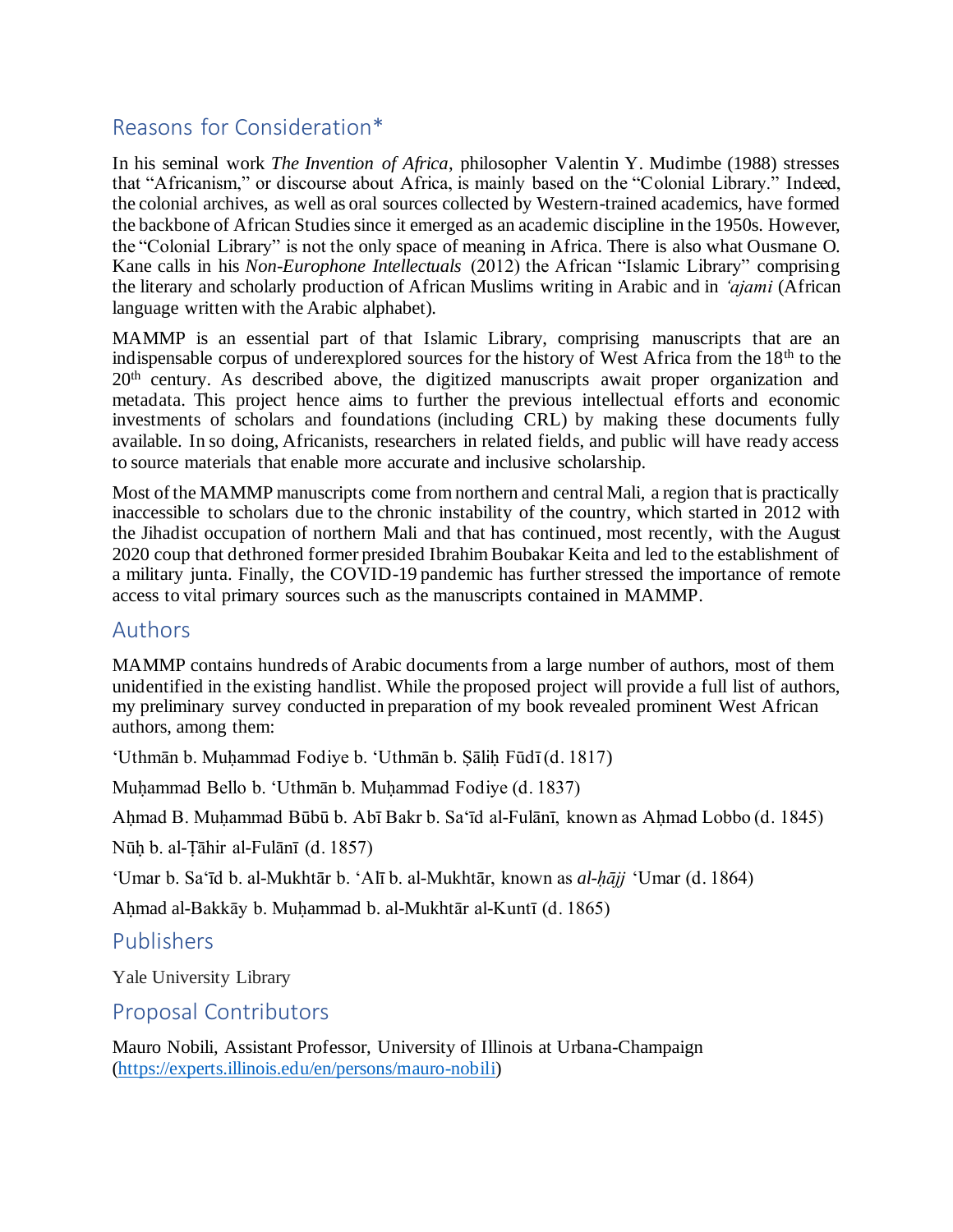Said Bousbina, Independent Scholar, France (https://amesa.library.columbia.edu/scholars/94?locale=en).

See appendix 2 for full CVs.

# Details and Sources

# Resource Types\*

- Other: Arabic manuscripts

## Regions\*

- Sub-Saharan Africa

Countries of Origin\*

Mali

Major Languages

Arabic

Source Format\*

Microfilm

Target Format

Digital

### Identifiers

The microfilm OCLC is 68170971 and the electronic OCLC is 698035376

### **Links**

Worldcat reference to the master reels of the microfilm collection:

https://www.worldcat.org/title/malian-arabic-manuscripts-microfilmingproject/oclc/68170971&referer=brief\_results

Worldcat reference to the preliminary, incomplete, handwritten inventory:

https://www.worldcat.org/title/malian-arabic-manuscripts-microfilming-project-inventorylists/oclc/5278321&referer=brief\_results

Center for Research Library entry:

http://catalog.crl.edu/search~S1?/Ymalian&searchscope=1&SORT=D/Ymalian&searchscope=1 &SORT=D&SUBKEY=malian/1%2C10%2C10%2CB/frameset&FF=Ymalian&searchscope=1 &SORT=D&2%2C2%2C

David Robinson and Louis Brenner 1980 published article on the history of the project: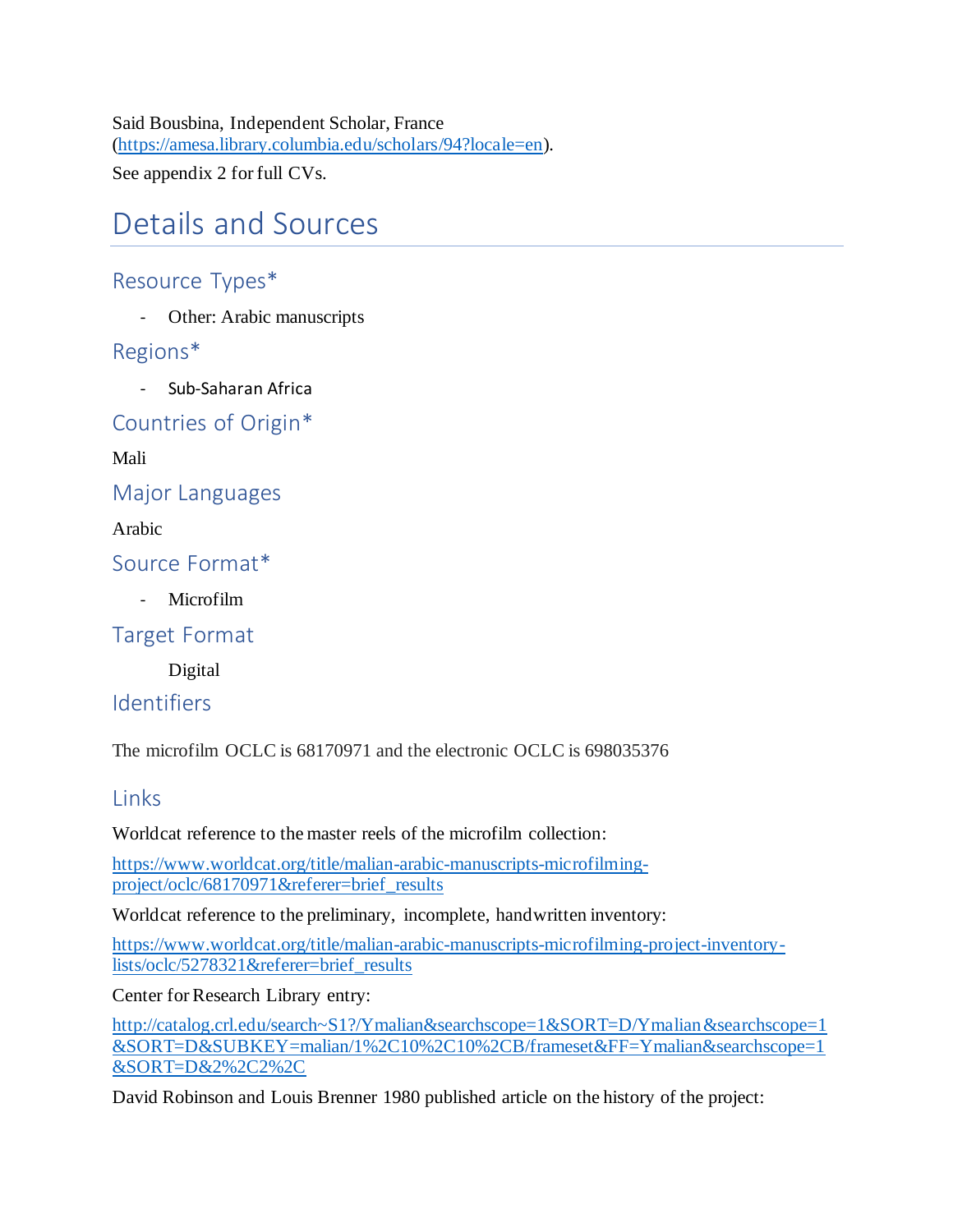#### https://www.jstor.org/stable/3171669

# Source and Holdings

| <b>Location</b>                        | Format              | <b>Holdings/Range</b>                                            | <b>Notes</b>                                                                        |
|----------------------------------------|---------------------|------------------------------------------------------------------|-------------------------------------------------------------------------------------|
| [Institution and]<br>holding location] | [Source]<br>format] | [Holding statement]                                              | [Condition comments, etc.]                                                          |
| CRL, MF-16650<br>$r.1-16$              | Microfilm           | 16 reels labeled as: reel 1-<br>5, 5B, 6-7, 8:1-8:5, 9-10,<br>12 | CRL has digitized all reels<br>and will forward a copy of<br>their scans for my use |

# Source and Holdings Notes

As mentioned in the Project Description, the MAMMP 15 reels were microfilmed in West Africa (Mali and Senegal) and in France between 1977 and 1980 with funding provided by the National Endowment for Humanities (RC-\*0771-78). Reel 16 is the partially handwritten and partially typewritten preliminary handlist produced by Reverend Mounir Saadah, which is however incomplete and inaccurate. The original microfilms are still stored at Yale, but CRL has a copy from which a full set of over 10,000 digitized images in Tiff format were taken in 2002. These images have been converted to PDF and made available on the CRL website.

The reels comprise:

Reel 1. Selection of manuscripts from the Bibliothèque nationale, Paris, by David Robinson (currently emeritus, Michigan State University)

Reels 2-5. Selection of manuscripts and other documents from the Archives nationales du Sénégal, produced by the French Archives nationales and microfilmed by David Robinson

Reels 6-15. Selection of manuscripts Mali, by Louis Brenner (emeritus, School for Oriental and African Studies, London); the late William A. Brown (University of Wisconsin); and the late Malian traditionalist Almamy Maliki Yattara

Reel 16: Preliminary handlist of materials from Reels 1-15

In phase one, I am aiming to sort, collate, and describe, through the production of accurate metadata, the digital images of 5 reels, i.e., reels 8:1 to 5. The manuscripts contained in these reels represent a coherent set of documents from central and northern Mali mostly comprising works and letters written in the 19<sup>th</sup> century. Thus, by the end of phase one, an important, self-contained set of manuscripts will be made accessible and searchable to scholars.

# Physical Details

The 16 reels of the MAMMP manuscripts were digitized in 2002 by CRL. Hence, we will be working from themore than 10,000 digitized images in Tiff format that the CRLhas already shared with us in preparation of this application. As stated above, a substantial part of the work will be to remedy some of the problems of this set of digitized images, namely lack of order and identification of those documents that display poor quality that makes the reading impossible. I will identify these documents and, as discussed with CRL staff, I will try to explore the possibility (for the next phases) of re-scanning them with new technologies for enhancement of picture quality.